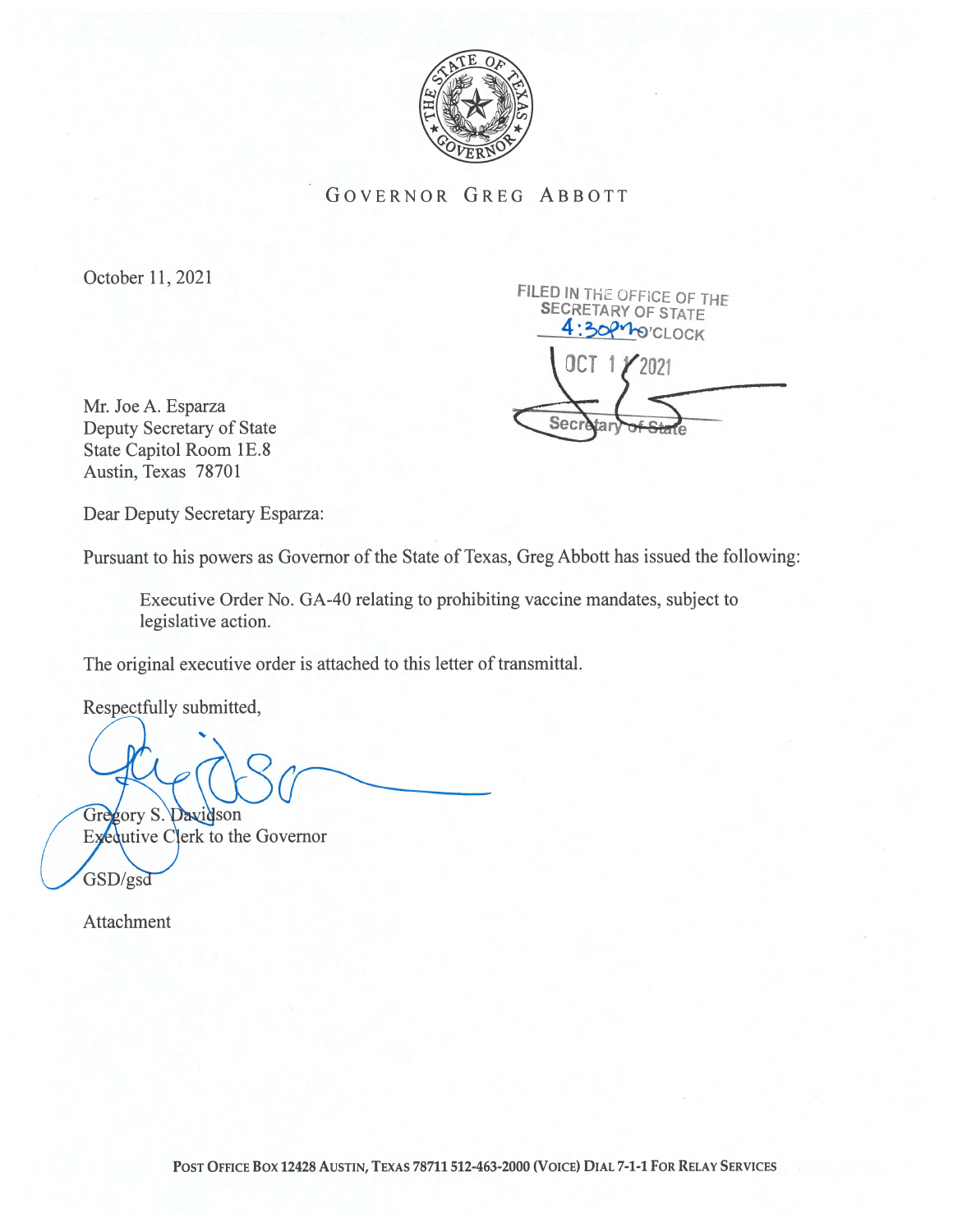

## BY THE GOVERNOR OF THE STATE OF TEXAS

## Executive Department Austin, Texas October 11, 2021

## EXECUTIVE ORDER GA 40

Relating to prohibiting vaccine mandates, subject to legislative action.

WHEREAS, I, Greg Abbott, Governor of Texas, issued a disaster proclamation on March 13 , 2020, certifying under Section 4 <sup>1</sup> 8.014 of the Texas Government Code that the novel coronavirus (COVID-19) poses an imminent threat of disaster for all Texas counties; and

WHEREAS, in each subsequent month effective through today, I have renewed the COVID-19 disaster declaration for all Texas counties; and

WHEREAS, I have issued a series of executive orders aimed at protecting the health and safety of Texans, ensuring uniformity throughout Texas, and achieving the least restrictive means of combatting the evolving threat to public health; and

WHEREAS, COVID-19 vaccines are strongly encouraged for those eligible to receive one, but must always be voluntary for Texans; and

WHEREAS, I issued Executive Orders GA-35, GA-38, and GA-39 to prohibit governmental entities and certain others from imposing COVID- 19 vaccine mandates or requiring vaccine passports; and

WHEREAS, in yet another instance of federal overreach, the Biden Administration is now bullying many private entities into imposing COVID-19 vaccine mandates, causing workforce disruptions that threaten Texas's continued recovery from the COVID-19 disaster; and

WHEREAS, countless Texans fear losing their livelihoods because they object to receiving a COVID-19 vaccination for reasons of personal conscience, based on a religious belief, or for medical reasons, including prior recovery from COVID-19; and

WHEREAS, through Chapter 161 of the Texas Health and Safety Code, as well as other laws including Chapters 38 and 51 of the Texas Education Code, the legislature has established its primary role over immunizations, and all immunization laws and regulations in Texas stem from the laws established by the legislature; and

WHEREAS, the legislature has taken care to provide exemptions that allow people to opt out of being forced to take a vaccine for reasons of conscience or medical reasons; and

WHEREAS, I am adding this issue to the agenda for the Third Called Session of the legislature that is currently convened so that the legislature has the opportunity to consider this issue through legislation; and

WHEREAS, I will rescind this executive order upon the effective date of such legislation;

FILED IN THE OFFICE OF THE SECRETARY OF STATE : 30 PM O'CLOCK

OCT 1 1 2021